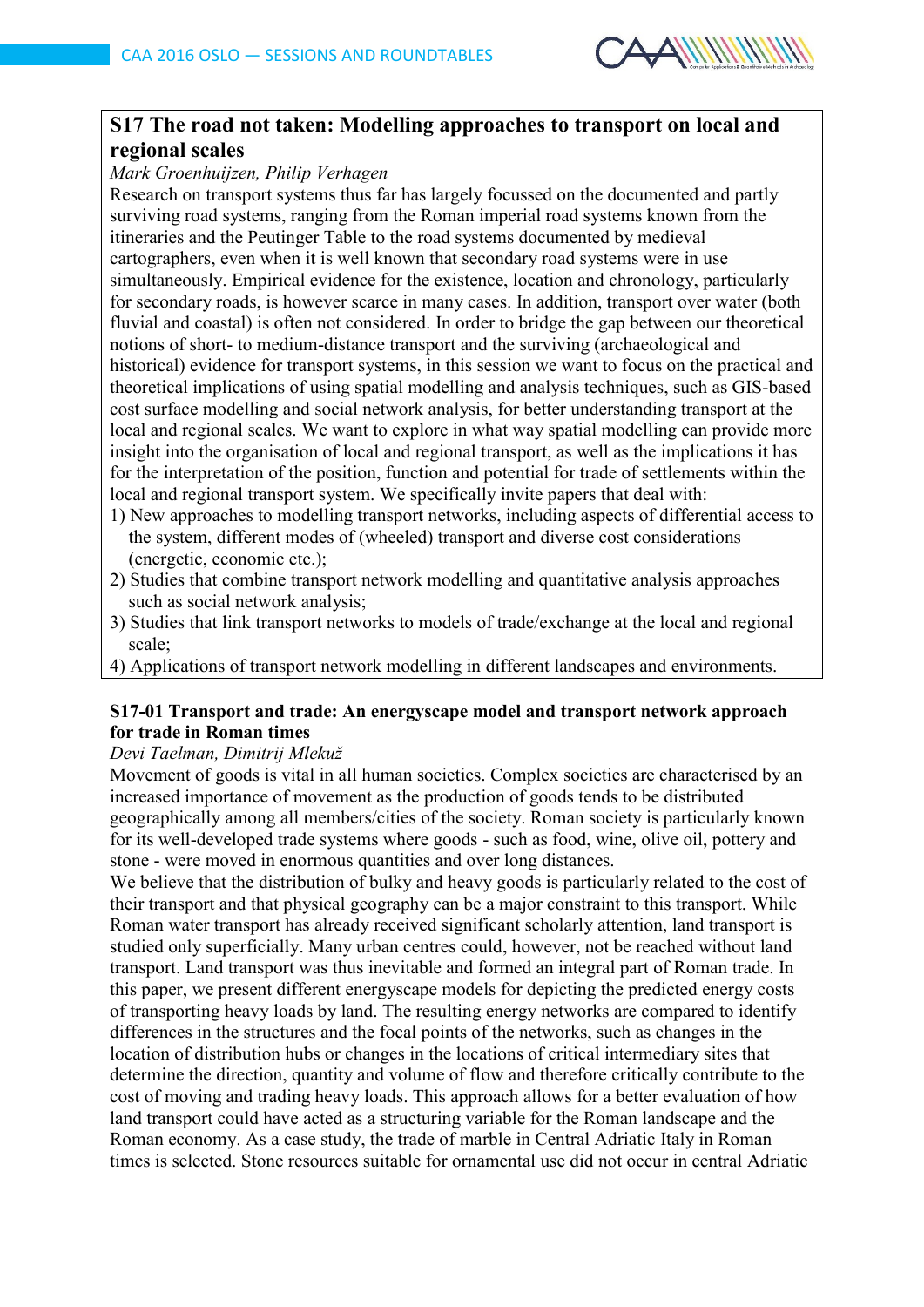

Italy and thus had to be imported. The marble assemblages of several Roman towns in the area are compared with the results of the energyscape models and transport networks.

#### **S17-02 A network model for the evolution of terrestrial connections in Central Italy (1175/1150─500 BC ca)**

*Luce Prignano, Francesca Fulminante, Sergi Lozano, Ignacio Morer* The period between the Final Bronze Age and the Archaic Age is a time of changes and developments in the Italian Peninsula which led to the creation of regional ethnic and political

groups and to the formation of the first city-states in Western Europe. We study the evolution of the interaction patterns among settlements by analysing terrestrial communication networks in Latium Vetus (LV) and Southern Etruria (SE) in several time snapshots. At a first overall inspection, the two regions appear to be very similar, except for some interesting differences. In order to understand to what extent the observed results are a consequence of either differences on the spatial distribution of settlements, or dissimilarities in the process that generated those networks (cultural and political factors), we design a simple network model. After locating the nodes at the positions we know them from the archaeological record, we start adding links where they are more needed, according to a geographical criterion. The total link length is the only data-derived constraint. The model reproduces with good accuracy the features of every real network, except for LV in the Early Iron Age, where it systematically underestimate the average shortest path length while overestimating the local efficiency. Our hypothesis is that this model, that implements an optimal resources (new roads) distribution, cannot reproduce structures shaped by the unbalanced tensions of a harsh competition such as the Latin region of those times. On the contrary, it works fine in the case of a heterarchical system, such SE, or when considering a centralized, hierarchical one, as LV in the Archaic Period. We measured the hierarchicity (Trusina et al 2004) of both real and artificial networks as a preliminary test obtaining results compatible with this explanation.

# **S17-03 Network analysis to understand the Roman commerce. Connectivity and Cancelledtransport costs of the Roman networks**

#### *Pau de Soto*

In the last few years, the author has been working in the development of new technologies that let him calculate and visualise the configuration and performance of the Roman transport networks. This project is based on the analysis of Roman infrastructures to understand the transport costs and the best commercial routes. This is an indispensable way to know the benefits and shortcomings of the transportation system created in Roman times. It is well known that the Roman Empire built the first big transport network, combining roads, inland waterways and maritime connections. Such a huge effort aimed to create an integrated economy covering all the Roman provinces on the Mediterranean Sea and Atlantic Ocean. This paper will be focused in two main aspects of this project. Firstly, in the integration of very diverse data that allowed the recreation and analysis of the Roman transportation models. And secondly, the analysis realised and the most recent results obtained will be presented. In order to obtain successful results, the Roman transport conditions have been reconstructed by modelling travelling costs and times with the help of GIS and Network Analysis applications based in ancient sources and archaeological and ethnographical data. To explain the methodology of this part of the project and the integration of the data, this paper will be framed in the works realised in the NE of Hispania. It was necessary devote a significant effort to the gathering, documentation, analysis and digitisation of Roman communications with high precision. Later, to explain the analysis and the most recent results, this paper will expand the geographical scope to the entire Iberian Peninsula, Italy and Britain. It will allow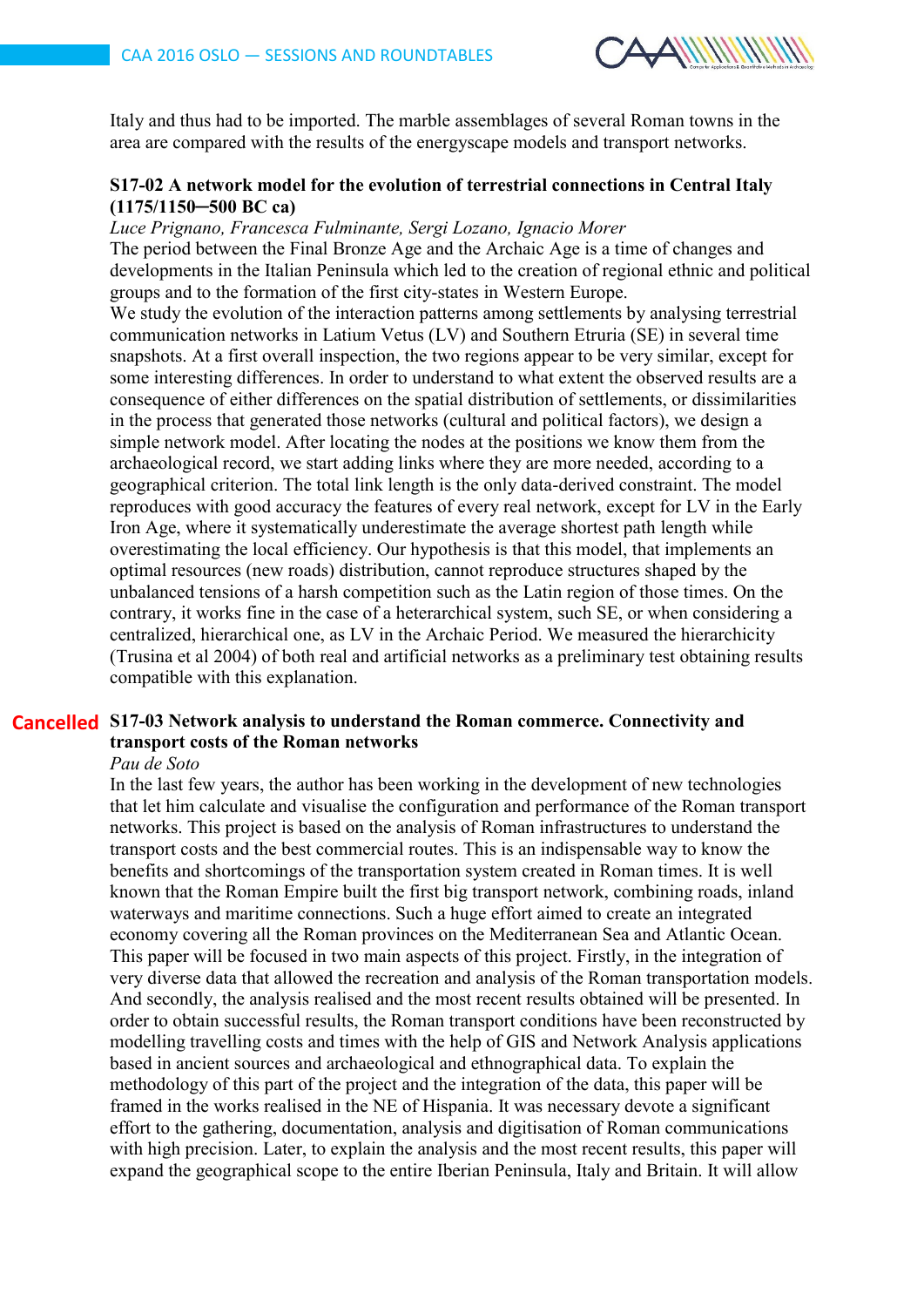

us to show very interesting patterns. The results of these applications provide us with new information to understand the distribution of commodities, product competition and problems of supplying in ancient economies.

Thanks to this project it has been possible to observe how the construction of a complex communication network, especially based on the creation of land routes, meant an important element for the integration of new territories into the Roman provincial organisation model. To understand the morphology of these networks, we have applied some personalised Centrality Degree analysis (Centrality, Betweenness and Closeness) in order to visualise the importance of the different settlements and territories depending of their weight and their position within the Roman transportation network. The calculations were designed applying different values of edges depending on the kind of transport that they represented. As a result, the edges representing roads had less value than other edges representing river or maritime routes.

Finally, the ability to see graphically and quantitative the morphology and the costs and time transportation values which until now they could only be guessed, can open new perspectives and justifications to the speeches made on this topic until today. In fact, the comparison between these results and the analysis of archaeological and historical interpretations should complement each other, clarifying and offering more elements for a global interpretation of the Roman transport and economy.

### **S17-04 Comparison of regional and local transport networks in 17th and 19th century AD pre-colonial stone-walled structures in the southern Gauteng Province, South Africa** *Karim Sadr*

Since 2008, as part of the South African National Research Foundation funded 'Southern Gauteng Stone Walled Structures' project a dozen postgraduate research assistants in Archaeology and Geography at Wits University, along with another dozen photo interpreters employed at SBL Geospatial Services in Cochin, India, have pored over freely available satellite images of an >8000 sq km study area between Johannesburg and the Vaal River using Google Earth software. Over 5000 pre-colonial stone-walled structures (SWS) have been detected and classified. This presentation focuses on the Group I and Group II precolonial SWS, comparing their distribution and probable transport networks within the 8000 square km study area. Group I structures date to the 16th and 17th centuries AD and represent the earliest Iron Age settlements in the study area. Previous studies on a restricted sample of Group I SWS suggest they represent a relatively egalitarian, more pastorally oriented society with a relatively dispersed settlement pattern. Group II structures date to the late 18th and early 19th centuries AD and are generally regarded as representing fairly complex and densely nucleated societies of Tswana-speakers in the immediately pre-colonial era. Using spatial modelling and analysis techniques, such as GIS-based cost surface and social network analysis, an attempt is made to compare the probable transport networks of Group I and II SWS at the local and regional scales. This involves the application of transport network modelling in the same landscape and environment but on two separate chronological periods. Combined with quantitative analysis, the aim is to see how the proposed differences in social, economic and political organization of Group I and II SWS that were ascertained through standard settlement pattern studies, might be reflected in their respective transport networks.

### **S17-05 Modelling the road network of central Cappadocia (Turkey): A matter of 'cost' Cancelledand 'visibility'**

# *Jacopo Turchetto*

Analysing, reconstructing and modelling ancient road networks within a mountainous context is mostly a challenge. Often, several aspects and factors (both anthropic and natural) need to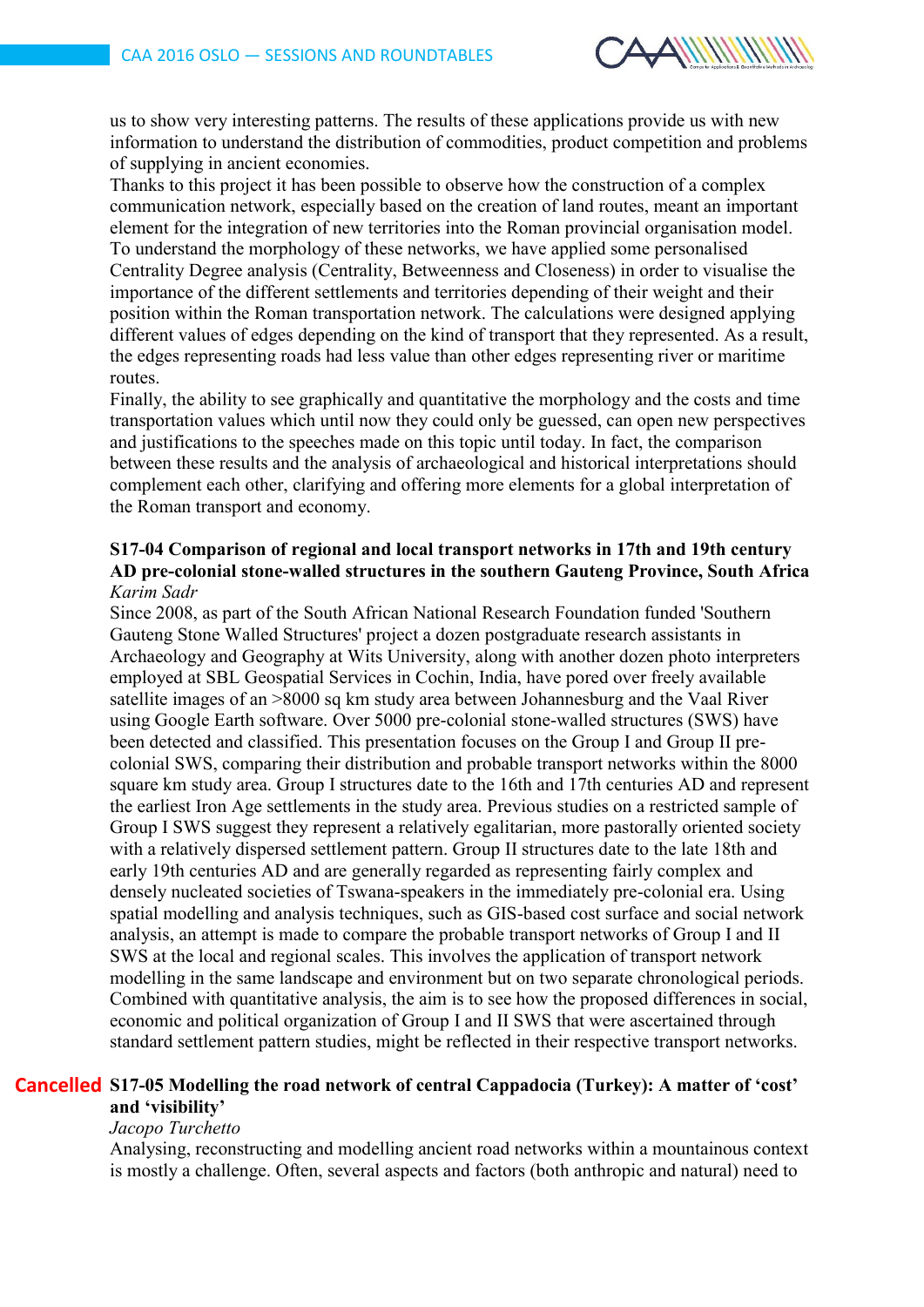

be taken into consideration at the same time, in order to propose a plausible hypothesis as for the route of the roads. The exploitation of the potential of Cost Surfaces and the subsequent creation of Least Cost Pathways (LCP) can produce very interesting results, in particular if GIS-derived paths and historical/archaeological proved routes are compared in order to understand which factors could have played a major role in the definition of the layout of those same routes. In this paper, such a post-dictive approach has been applied to a specific case study, i.e. to the road system of central Cappadocia (Turkey), which is a semi-flat district strongly conditioned by the presence of the volcanic group formed by the Hasan Dağı, Göllü Dağı and Melendiz Dağları. Moreover, in any consideration of the morphological characters of that Cappadocian landscape, LCP are also combined with another factor, which surely played a central role in the itinerary choices adopted in that territory during the Byzantine era: visibility. In a period of instability, due to the different incursions which, between the 6th and the 9th centuries, made Cappadocia a strategic territory along the frontier line between the Byzantine Empire and its neighbours, the level of visibility (or invisibility) of the roads and from the roads really influenced the 'history' of those same ways of communication, together with the various settlements lying around them. The GIS-based modelling can reasonably explain the change which took place in the communication system of Cappadocia between the Roman and Byzantine periods, allowing to better understand the role and the functions of those road axes, and to evaluate the Byzantine military strategies in central Anatolia.

### **S17-06 Testing the validity of network analysis results in research on local transport networks**

#### *Mark Groenhuijzen, Philip Verhagen*

Computational archaeology provides valuable tools for the reconstruction and analysis of transport networks. One such approach is a combination of a network constructed using leastcost paths and network analysis (Verhagen et al 2014, Groenhuijzen and Verhagen 2015), which can potentially provide valuable information regarding settlement location choice, site hierarchy, the role of settlements in transport networks and so on. However, testing the validity of the network analysis results and the archaeological interpretation thereof has so far been largely neglected. One of the key questions is thus: how reliant are the results of network analysis and their interpretation on nuances and uncertainties in the methodology and the dataset? This paper aims to test the robustness of network analysis results by measuring and analysing the development of local network statistics in randomly emerging transport networks. It is applied on a case study involving the Dutch part of the Roman limes, an area which is particularly interesting for research on local transport networks in the light of social and economic relations between the local rural population and the Roman military population, and an area for which a large amount of archaeological and palaeogeographical data is available.

#### [References]

Groenhuijzen, M. R. and P. Verhagen 2015 "Exploring the dynamics of transport in the Dutch limes." eTopoi Journal for Ancient Studies Special Volume 4: 25-47.

Verhagen, P., T. Brughmans, L. Nuninger, and F. Bertoncello 2014. "The Long and Winding Road: Combining Least Cost Paths and Network Analysis Techniques for Settlement Location Analysis and Predictive Modelling." In CAA2012. Proceedings of the 40th Conference in Computer Applications and Quantitative Methods in Archaeology, Southampton, United Kingdom, 26-30 March 2012, edited by G. Earl, T. Sly, A. Chrysanthi, P. Murrieta-Flores, C. Papadopoulos, I. Romanowska, and D. Wheatley, 357─366. Amsterdam: Pallas Publications.